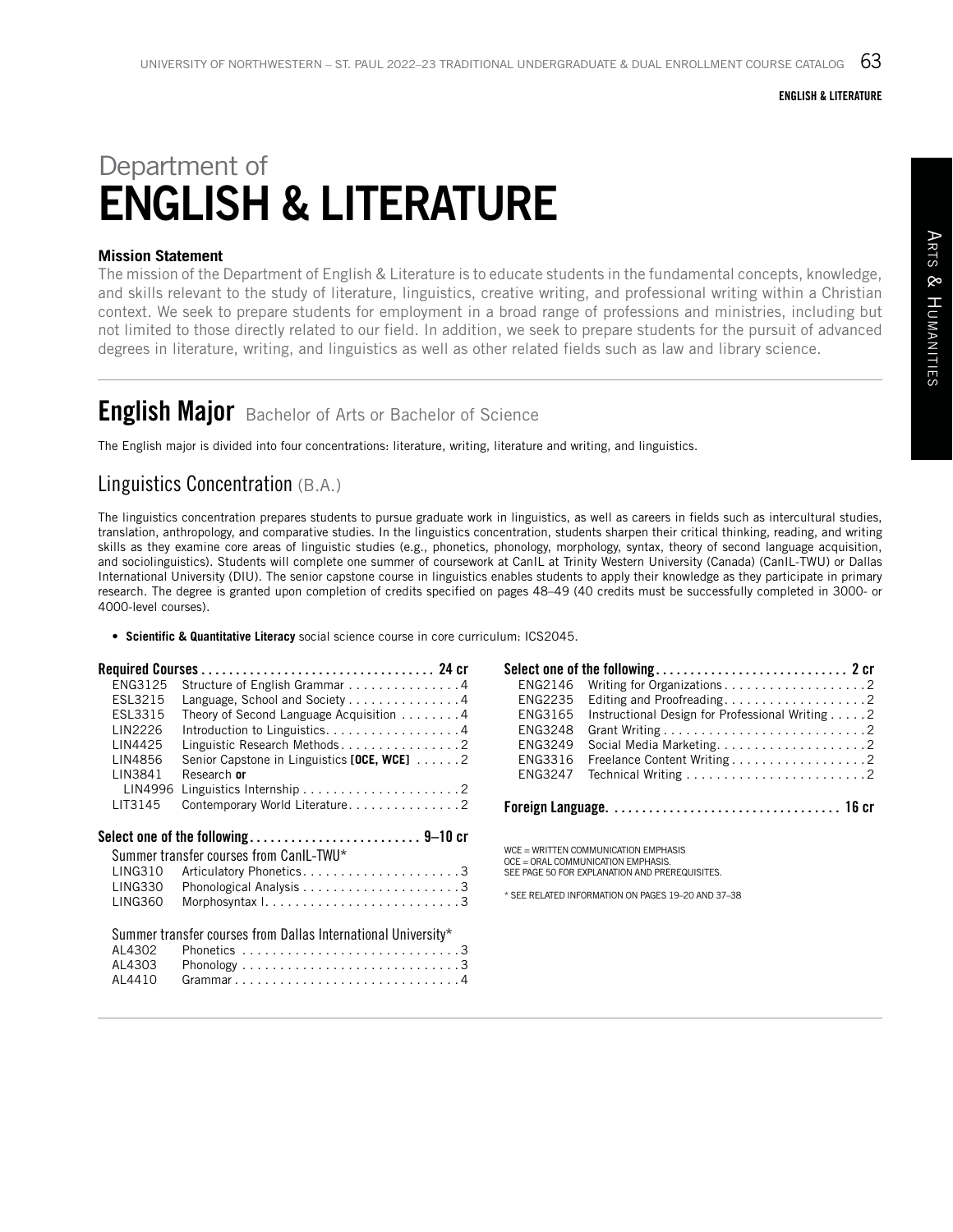#### ENGLISH & LITERATURE

### Literature Concentration (B.A.)

The literature concentration prepares students to pursue graduate work in English, as well as careers in fields such as the ministry, law, business, and teaching. In the literature concentration, students sharpen their critical thinking, reading, and writing skills as they analyze and write about American, British, classical, and multicultural literature. Electives allow students to focus on specific authors, genres, periods, and themes. The senior capstone course in literature enables students to research and write about a topic of their choice and to prepare for postgraduate options. The degree is granted upon completion of credits specified on pages 48–49 (40 credits must be successfully completed in 3000- or 4000-level courses).

• **Recommended courses** for general electives: ENG2146, 2215, 2216, 2217, 3247, 3805; additional coursework in linguistics (ENG3125, LIN2226) and LIT-prefix courses.

| LIT2045 |                                      |  |
|---------|--------------------------------------|--|
| LIT2105 |                                      |  |
| LIT3136 |                                      |  |
| LIT3221 |                                      |  |
| LIT3222 |                                      |  |
| LIT3231 |                                      |  |
| LIT3232 |                                      |  |
| LIT4859 | Senior Capstone: Literature [OCE]. 2 |  |
| LTH4155 |                                      |  |
|         | Select 2 credits from the following: |  |
| LIT4841 |                                      |  |
| LIT4995 |                                      |  |
|         | Select one of the following:         |  |
| LIT2156 |                                      |  |
| LIT2157 |                                      |  |
| LIT3145 | Contemporary World Literature2       |  |
|         |                                      |  |

| Select one of the following: |                                                                 |
|------------------------------|-----------------------------------------------------------------|
| LIT3215                      |                                                                 |
| LIT4835                      | Seminar in Literature Topics 4                                  |
| Select one of the following: |                                                                 |
| ENG2215                      |                                                                 |
| <b>FNG2216</b>               |                                                                 |
| <b>ENG2217</b>               | Writing of Fiction $\ldots \ldots \ldots \ldots \ldots \ldots$  |
| Select one of the following: |                                                                 |
| ENG3125                      | Structure of English Grammar 4                                  |
| LIN2226                      | Introduction to Linguistics. 4                                  |
|                              |                                                                 |
| higher. See page 46.         | Must achieve second semester of first-year language sequence or |
|                              | WCE = WRITTEN COMMUNICATION EMPHASIS.                           |

WCE = WRITTEN COMMUNICATION EMPHASIS. OCE = ORAL COMMUNICATION EMPHASIS. SEE PAGE 50 FOR EXPLANATION AND PREREQUISITES

### Writing Concentration (B.A./B.S.)

The writing concentration prepares students to pursue graduate work in English, as well as careers in fields such as technical writing, publishing, and freelancing. In the writing concentration, students sharpen their critical thinking, reading, and writing skills as they engage in creative and professional writing. Electives allow students to pursue the types of writing that most interest them. The senior capstone course in writing enables students to produce a portfolio and to gain experience writing in a specialized field. The degree is granted upon completion of credits specified on pages 48–49 (40 credits must be successfully completed in 3000- or 4000-level courses).

- **Creative Expression** course in core curriculum must include DES1031.
- **Recommended courses** for general electives: PRL2061, PRL2085 and any upper-level JOU or LIT course.
- **B.A. option** requires achieving 1002-level competency in an approved foreign language. See page 46.

| ENG2146        |                                                                    |  |
|----------------|--------------------------------------------------------------------|--|
| ENG2215        |                                                                    |  |
| FNG2216        |                                                                    |  |
| ENG2217        |                                                                    |  |
| ENG3125        | Structure of English Grammar 4                                     |  |
| ENG3247        |                                                                    |  |
| ENG4435        | Writing Theory and Ethics [WCE] 2                                  |  |
| <b>ENG4855</b> | Senior Capstone: Creative Writing [OCE] or                         |  |
|                | ENG4858 Senior Capstone: Professional Writing [OCE] 2              |  |
| LIT2105        |                                                                    |  |
|                | Upper-level LIT-prefix course(s) (MAY INCLUDE HONORS LITERATURE) 4 |  |
|                | Select 16 credits from the following:                              |  |
| ENG2235        |                                                                    |  |
| ENG3165        | Instructional Design for Professional Writing 2                    |  |
| ENG3210        | Christianity and Writing2                                          |  |
| ENG3219        |                                                                    |  |
| ENG3240        | Writing of Place $\dots\dots\dots\dots\dots\dots\dots\dots\dots$   |  |
| ENG3248        |                                                                    |  |
| ENG3249        | Social Media Marketing2                                            |  |
| ENG3256        | Advanced Writing of Poetry 2                                       |  |
|                |                                                                    |  |

| <b>ENG3257</b><br>Advanced Writing of Fiction. 2                  |
|-------------------------------------------------------------------|
| ENG3316<br>Freelance Content Writing 2                            |
| ENG3625<br>Advanced Writer's Workshop 2                           |
| ENG3805                                                           |
| PRL2061<br>Multimedia Writing4                                    |
| Select one of the following:                                      |
|                                                                   |
|                                                                   |
| LIT3145 Contemporary World Literature. 2                          |
| Select 2 credits from the following:                              |
| ENG4615 Literary Editing 1                                        |
|                                                                   |
| JOU2625 or JOU4625 Journalism Workshop1                           |
| NOTE: NO ONE COURSE CAN FULFILL TWO CATEGORIES.                   |
|                                                                   |
|                                                                   |
| Select from courses with ENG. LIT. or LTH prefix. (ENG1105, 1825. |

Select from courses with ENG, LIT, or LTH prefix. (ENG1105, 1825, 2205 and 2825 are not options.)

WCE = WRITTEN COMMUNICATION EMPHASIS. OCE = ORAL COMMUNICATION EMPHASIS. SEE PAGE 50 FOR EXPLANATION AND PREREQUISITES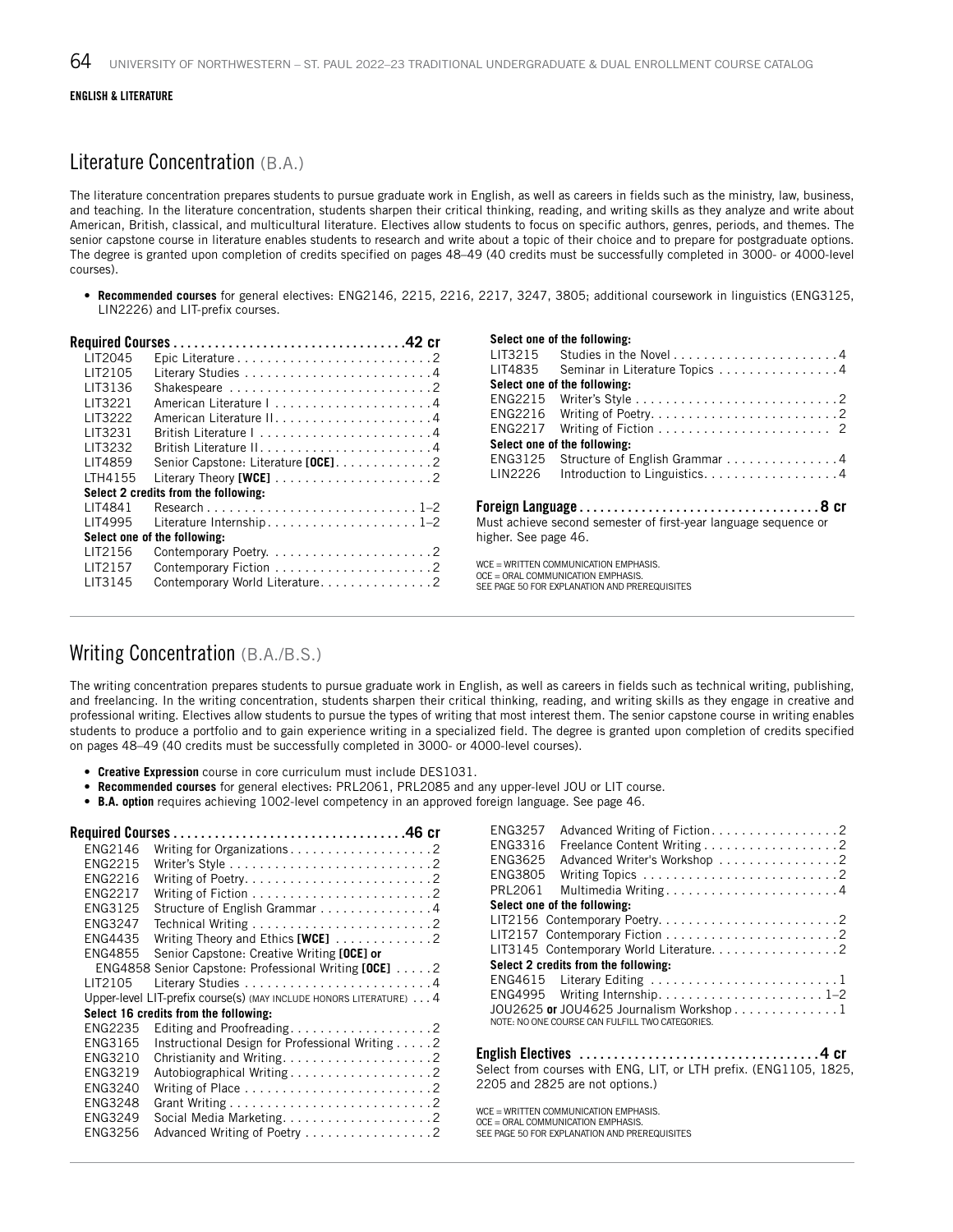#### ENGLISH & LITERATURE;

## Literature & Writing Concentration (B.A./B.S.)

The literature and writing concentration prepares students to pursue graduate work in English, as well as careers in fields such as the ministry, law, business, teaching, technical writing, publishing, and freelancing. In the literature and writing concentration, students sharpen their critical thinking, reading, and writing skills as they analyze and write about literary texts and as they engage in creative and professional writing. Options within the required course offerings allow students to pursue areas that most interest them. Students choose between a literature or writing emphasis for their capstone courses. The degree is granted upon completion of credits specified on pages 48–49 (40 credits must be successfully completed in 3000- or 4000-level courses).

- **Creative Expression** course in core curriculum must include DES1031.
- **B.A. option** requires achieving 1002-level competency in an approved foreign language. See page 46.

| ENG2146        |                                                                   |
|----------------|-------------------------------------------------------------------|
| ENG2215        |                                                                   |
| <b>FNG2216</b> |                                                                   |
| <b>FNG2217</b> |                                                                   |
| FNG4435        | Writing Theory and Ethics [WCE] 2                                 |
| LIT2045        |                                                                   |
| LIT2105        |                                                                   |
| LTH4155        | Literary Theory [WCE] $\ldots \ldots \ldots \ldots \ldots \ldots$ |
|                | Select one of the following:                                      |
| FNG3125        | Structure of English Grammar 4                                    |
| LIN2226        | Introduction to Linguistics. 4                                    |
|                | Select one of the following:                                      |
| LIT3231        |                                                                   |
| LIT3232        |                                                                   |
|                | Select one of the following:                                      |
| LIT3215        |                                                                   |
| LIT4835        | Seminar in Literature Topics 4                                    |
|                | Select one of the following:                                      |
| LIT3221        |                                                                   |
| LIT3222        |                                                                   |
|                | Select one of the following:                                      |
| LIT2156        |                                                                   |
| LIT2157        |                                                                   |
| LIT3145        | Contemporary World Literature2                                    |

| Select 10 credits of the following: |                                                                            |
|-------------------------------------|----------------------------------------------------------------------------|
| ENG2235                             | Editing and Proofreading2                                                  |
| ENG3165                             | Instructional Design for Professional Writing 2                            |
| ENG3210                             |                                                                            |
| ENG3219                             |                                                                            |
| ENG3240                             |                                                                            |
| ENG3247                             |                                                                            |
| <b>ENG3248</b>                      |                                                                            |
| ENG3249                             | Social Media Marketing2                                                    |
| ENG3256                             | Advanced Writing of Poetry 2                                               |
| <b>ENG3257</b>                      | Advanced Writing of Fiction. 2                                             |
| ENG3316                             | Freelance Content Writing 2                                                |
| ENG3625                             | Advanced Writer's Workshop 2                                               |
| ENG3805                             |                                                                            |
|                                     | Select 2 credits in professional experience:                               |
| ENG4615                             |                                                                            |
| <b>FNG4995</b>                      | Writing Internship. $\ldots \ldots \ldots \ldots \ldots \ldots \ldots 1-2$ |
| LIT4841                             |                                                                            |
| LIT4995                             | Literature Internship. $\dots\dots\dots\dots\dots\dots\dots1$ –2           |
|                                     | Select one of the following:                                               |
| <b>ENG4855</b>                      | Senior Capstone: Creative Writing [OCE] 2                                  |
| <b>ENG4858</b>                      | Senior Capstone: Professional Writing [OCE] 2                              |
| <b>I IT4859</b>                     | Senior Capstone: Literature [OCE] 2                                        |
|                                     |                                                                            |

WCE = WRITTEN COMMUNICATION EMPHASIS

OCE = ORAL COMMUNICATION EMPHASIS. SEE PAGE 50 FOR EXPLANATION AND PREREQUISITES.